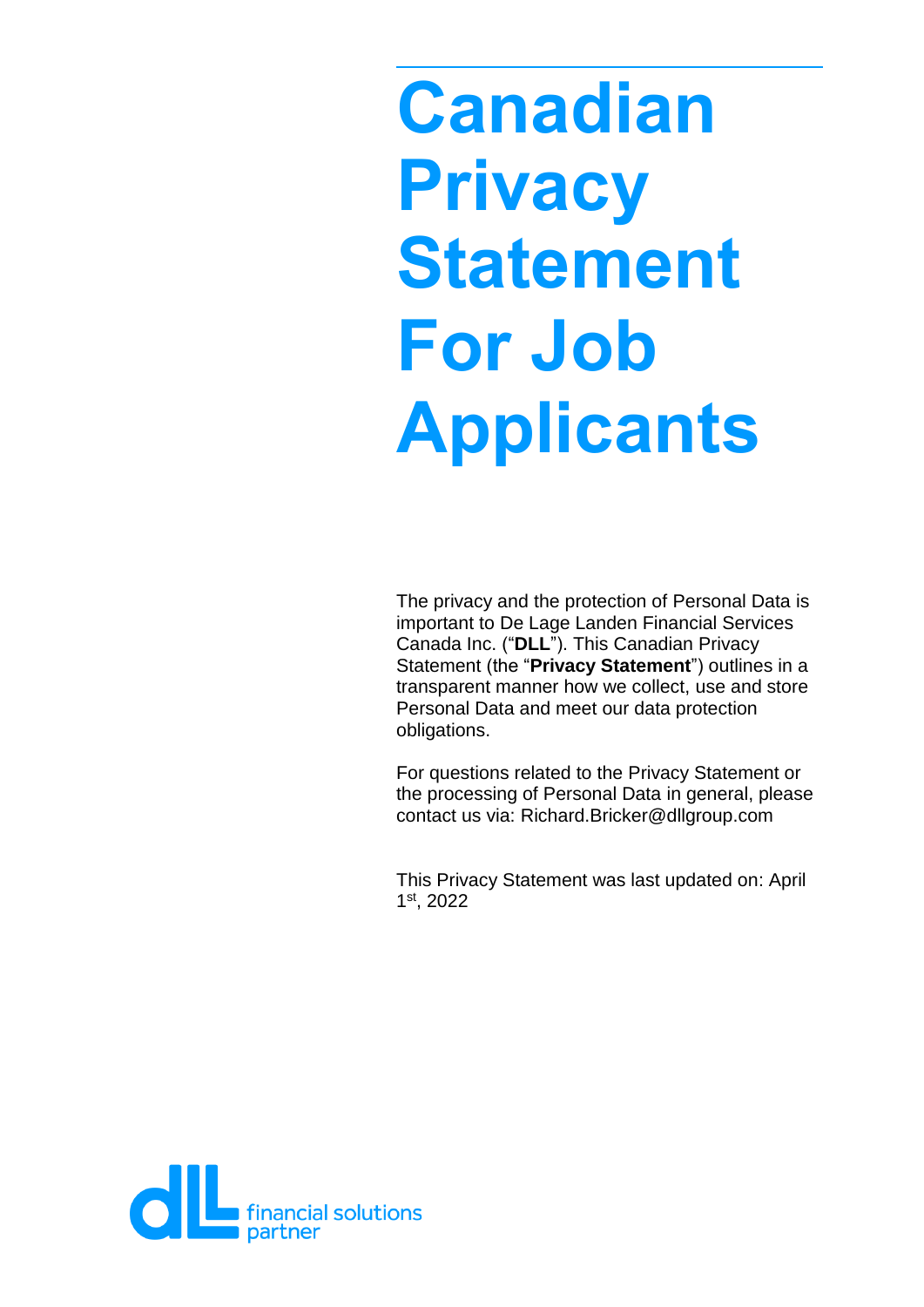# **Table of contents**

| OBJ            |                                                                                 |    |
|----------------|---------------------------------------------------------------------------------|----|
| $\overline{2}$ | Who is responsible for the processing of your Personal Data?                    | 3  |
| 3              | What Personal Data do we process?                                               | 4  |
| 4              | How do we collect your Personal Data?                                           | 4  |
| 5              | For which purposes and on what legal basis do we process your Personal Data?    | 8  |
| -6             | How do we handle and secure your Personal Data?                                 | 9  |
| $\overline{7}$ | Do we transfer your Personal Data to third parties and / or to other countries? | 10 |
| 8              | How long do we store your Personal Data?                                        | 11 |
| 9              | Which rights can you exercise?                                                  | 11 |
| 10             | How to contact us in case of a request, question or complaint?                  | 12 |
| 11             | Will we update this Privacy Statement?                                          | 13 |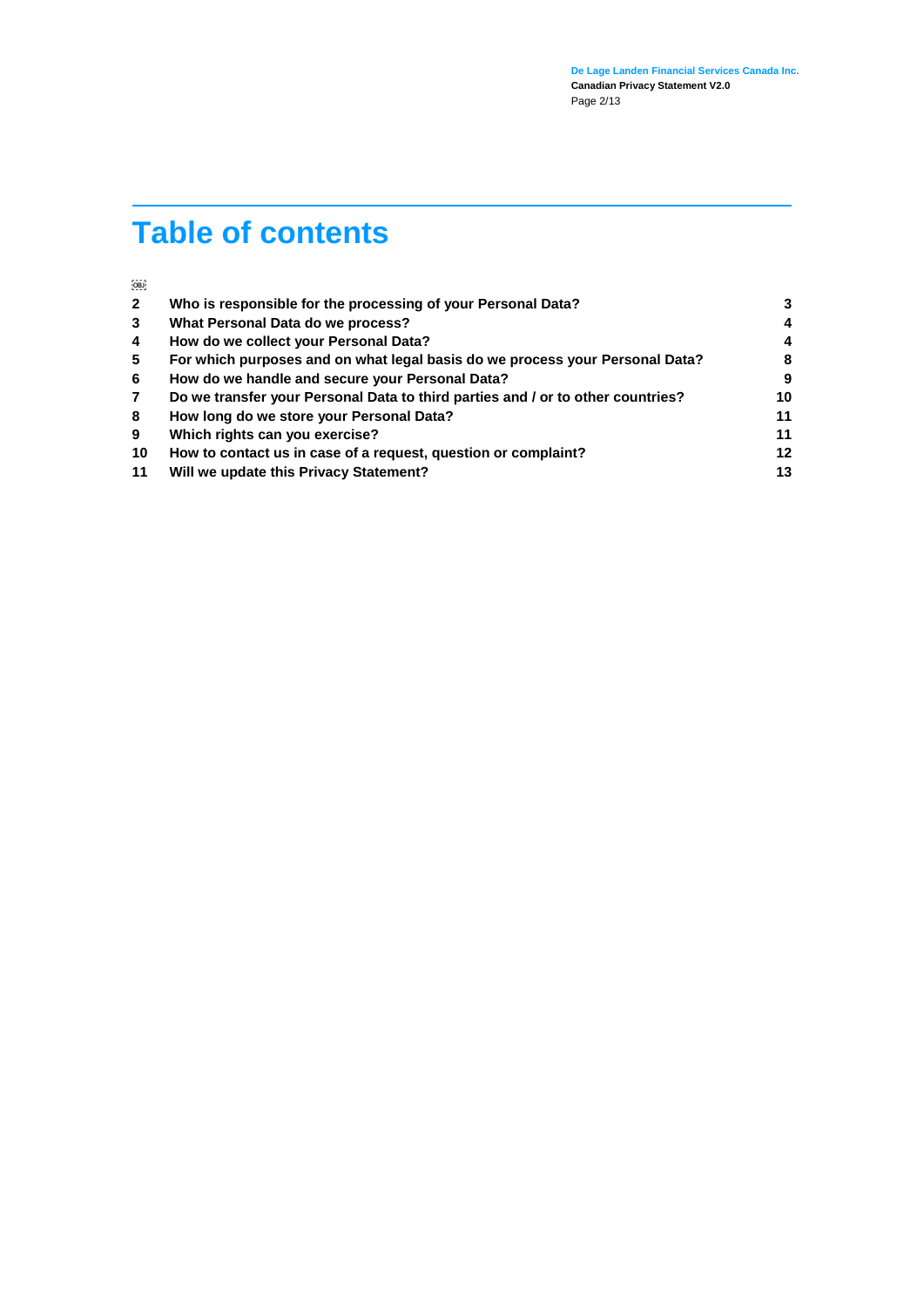## **1 When does this Privacy Statement apply?**

This Privacy Statement is applicable to processing of Personal Data of:

 Individuals that apply for a job or position at DLL. These can be prospective employees, external (supervisory) directors, temporary staff, interns and other individuals applying for a position (also referred to as 'you' or 'your'). .

**"Customers"** means anyone who has at any time agreed to, or applied for, a (financial or Partner) solution offered by DLL, either as an end-user/client or as a Partner.

"**Partners**" means equipment manufacturers and software developers and their respective distribution partners (from authorized distributors and independent dealers to resellers).

**"(DLL) Member"** means current and former employees, (supervisory) directors, consultants, temporary staff, individual contractors, interns, secondees and contract employees (also referred to as 'you' or 'your').

**"Suppliers"** means anyone who has at any time agreed, or offered to, provide any product or service to DLL.

Within the different groups as identified above we may apply different forms of processing. If such differentiation is applicable and deemed relevant by us, we will mark that out in this Privacy Statement.

### <span id="page-2-0"></span>**2 Who is responsible for the processing of your Personal Data?**

DLL is a finance partner for equipment and technology assets. We deliver sustainable and effective solutions to move assets to market, throughout the entire asset life cycle: commercial finance, retail finance and used equipment finance. We work closely with our Partners to provide financing solutions to end-users of equipment and technology assets.

DLL processes your Personal Data in accordance with applicable privacy and data protection laws and as stipulated in this Privacy Statement. With this Privacy Statement we want to inform you in a transparent manner on the most important standard activities and legal bases on which we process your Personal Data.

Contact details: De Lage Landen Financial Services Canada Inc. 3450 Superior Court, Unit 1 Oakville, Ontario, Canada L6L 0C4 Telephone: +1 (877) 500 5355

DLL is a wholly owned subsidiary of De Lage Landen International B.V., which is a wholly owned subsidiary of Coöperatieve Rabobank U.A. ("**Rabobank**" and together with its subsidiaries, the "**Rabobank Group**"). Data may be shared within Rabobank Group to the extent such sharing is permitted by law. When sharing data within Rabobank Group, DLL will comply with the rules that we have agreed within Rabobank Group, the [Rabobank Privacy](https://www.rabobank.nl/images/privacy-code-nl_29958964.pdf)  [Code,](https://www.rabobank.nl/images/privacy-code-nl_29958964.pdf) which serve as the Binding Corporate Rules of the Rabobank Group.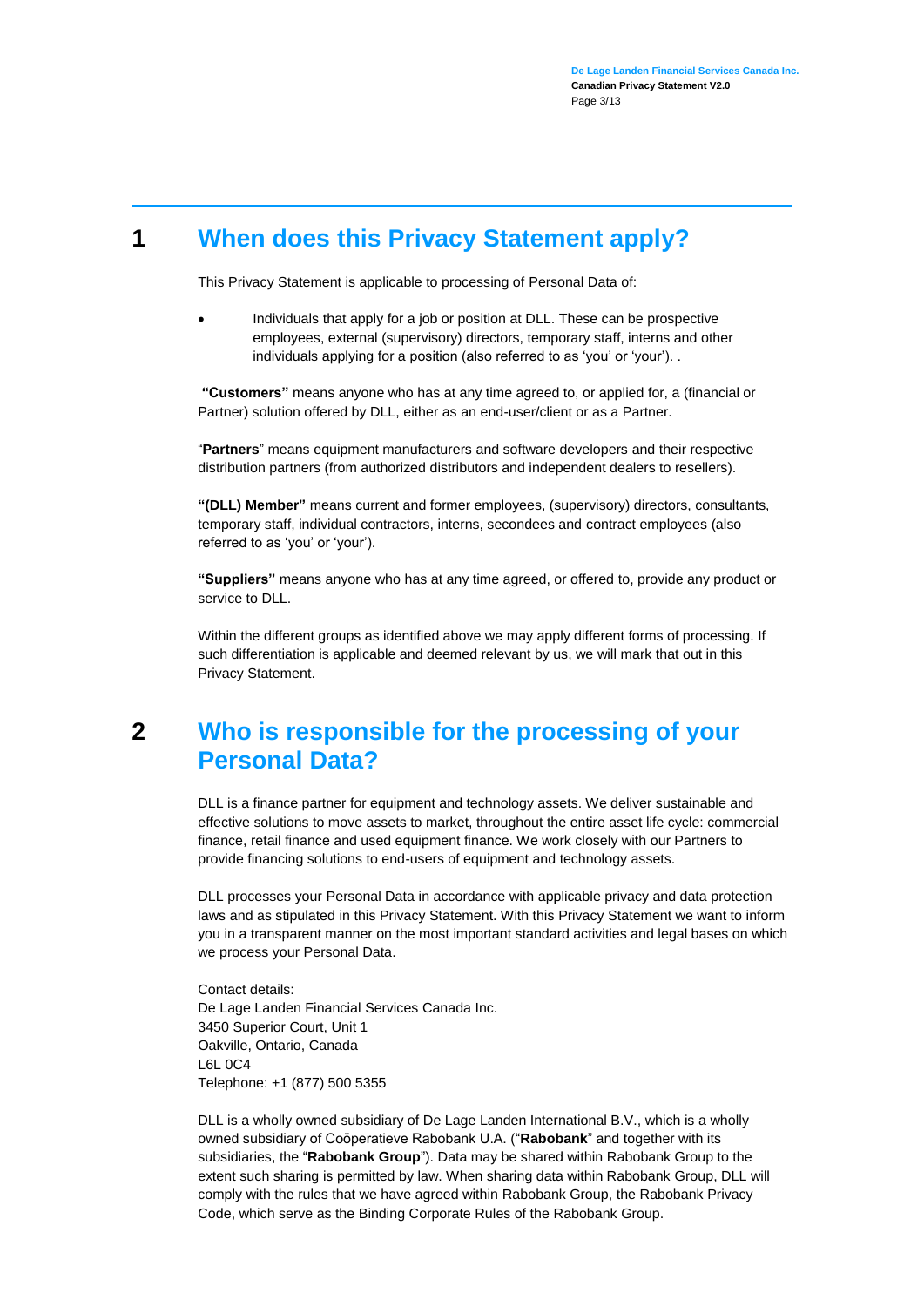Questions about this Privacy Statement or the processing of Personal Data in general can be directed to our local compliance officer a[t CanadianPrivacy@DLLgroup.com.](mailto:CanadianPrivacy@DLLgroup.com)

#### **3 What Personal Data do we process?**

<span id="page-3-0"></span>**"Personal Data"** means any information directly or indirectly relating to an individual, or any other information, that can be used to identify an individual.

Personal Data is 'processed' when any activity or set of activities is performed on the Personal Data. This includes the collection, storage, access, use, transfer, disclosure and removal of Personal Data.

DLL may process the following Personal Data when you apply for a job or position at DLL, once you are selected to work for DLL, throughout your employment with DLL and after the end of your employment:

**Job Applicants**

**Personal details:**  Name(s), preferred name(s),

|                                                                                                                                                     | gender, place of birth, address,<br>telephone number, email address,<br>nationality, date of birth/age, marital<br>status, photographs, copy passport<br>including signature of HR, Social<br>Insurance Number, other<br>government issued number(s) (tax<br>identification number(s), Green<br>Card number(s), driver's license<br>number(s), images of passports,<br>driver's licenses, and signatures,<br>authentication data (passwords,<br>challenge/response questions and<br>answers), person subtype,<br>personnel number.<br>We only use your Social Insurance<br>$\bullet$<br>number (SIN) for payroll or tax<br>purposes. |
|-----------------------------------------------------------------------------------------------------------------------------------------------------|--------------------------------------------------------------------------------------------------------------------------------------------------------------------------------------------------------------------------------------------------------------------------------------------------------------------------------------------------------------------------------------------------------------------------------------------------------------------------------------------------------------------------------------------------------------------------------------------------------------------------------------|
| <b>Contract/ Agreement data:</b>                                                                                                                    | Information about your financial<br>situation, information related to our<br>products or services, information<br>related to obtaining financial<br>services, bank account information<br>and your risk profile.                                                                                                                                                                                                                                                                                                                                                                                                                     |
| Data we require to ensure your and our<br>security, to prevent and investigate fraud,<br>to prevent money laundering and<br>financing of terrorism: | The Personal Data that is<br>processed through the external and<br>internal referral registers of<br>Rabobank and in national and<br>international sanctions lists.                                                                                                                                                                                                                                                                                                                                                                                                                                                                  |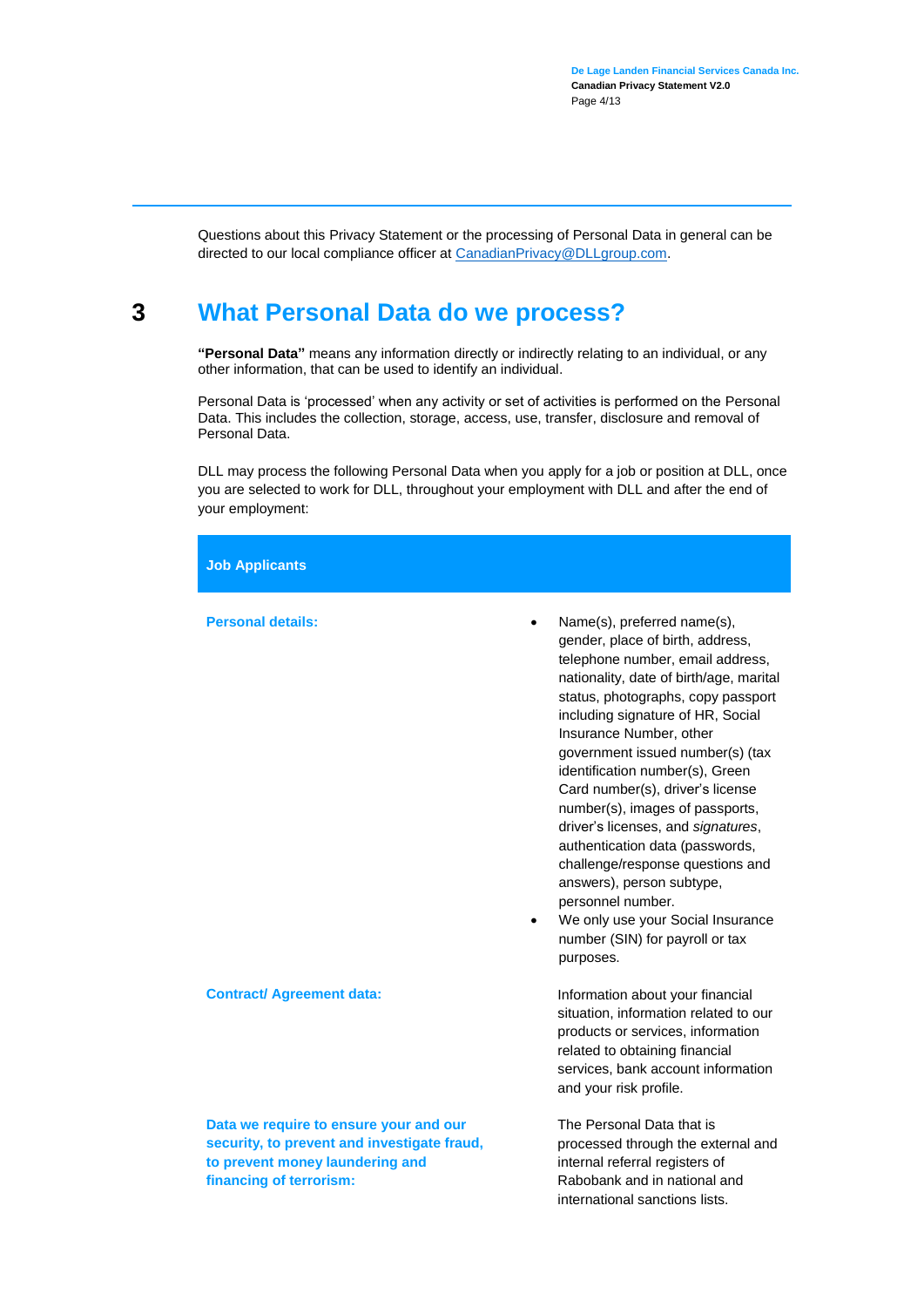**De Lage Landen Financial Services Canada Inc. Canadian Privacy Statement V2.0** Page 5/13

**Recorded calls, (recordings of video chat and online chat sessions), video surveillance, documentation of e-mails**

**Data related to the use of our website, portals or (mobile) applications.** 

**Employment details: Screening documents, and the series of the series of the Screening documents, and the series of the series of the series of the series of the series of the series of the series of the series of the s** emergency contact details, job title, office location, business activities, names of current and former employers, hourly rate, work address, work telephone number, work or private email address and work-related social media profile details, outside business activities, number of working hours, headcount, FTE, number of working days. Your preferences, e.g., preferred country of employment, areas of interest; Your nationality and, if applicable, your entitlement to work in Canada. Details of your competences, skills, experience and education e.g., your curriculum vitae (CV)/ resume, employment history, educational details and qualifications, third-party references.

> Conversations we have with you, and you have with us, by telephone or in online chat sessions. E-mails you send to us and which we receive from you. Camera images that we record in our offices. This is used for quality or audit purposes only.

- Cookies may collect your IP address, data about the applications and devices you use to visit our website, use of our portals or mobile applications in the context of using our services.
- Information on your social networking and instant messaging accounts (LinkedIn, XING, etc.).
- Data generated by your participation in behavior/cognitive assessments. You will receive more information about the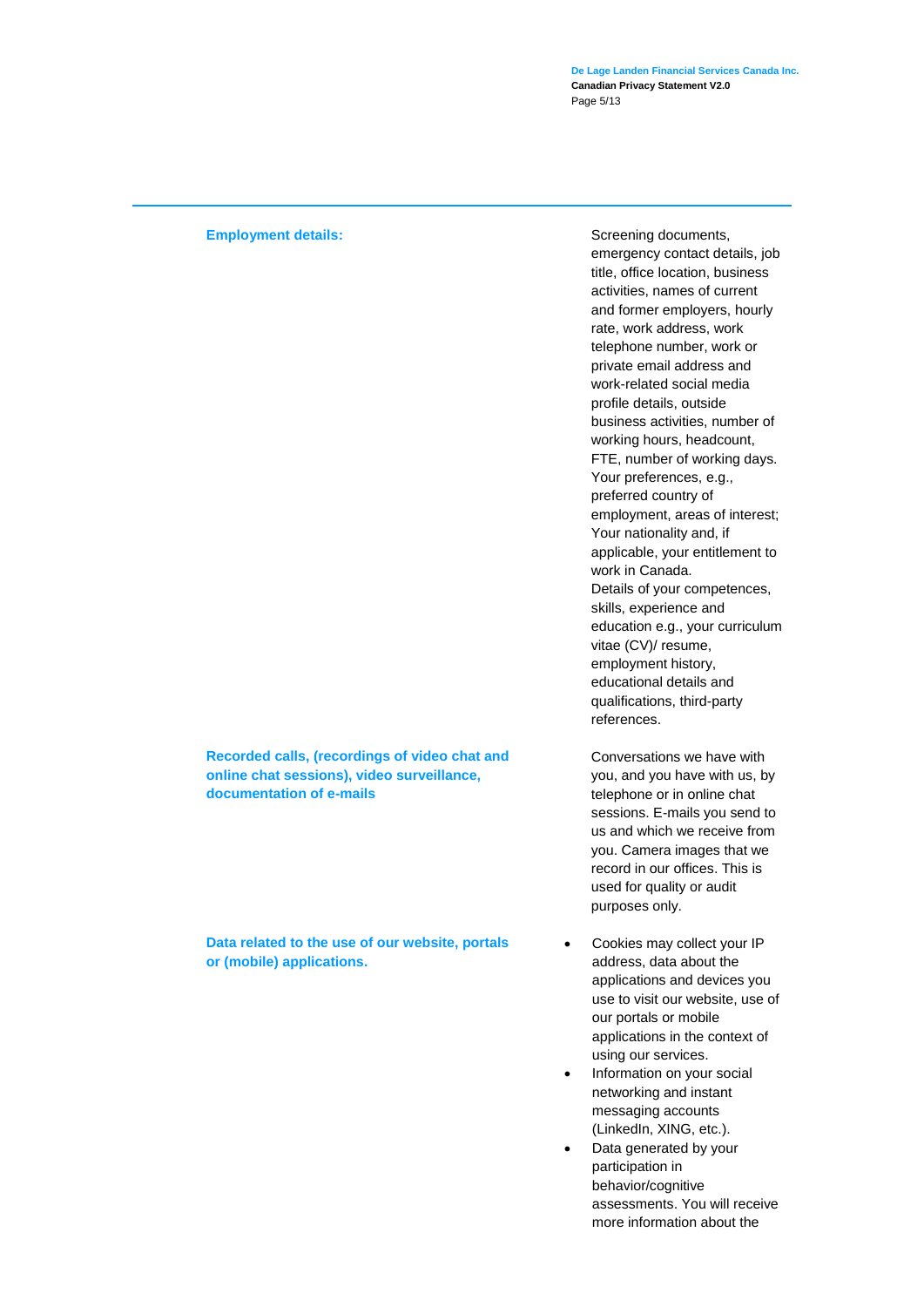**De Lage Landen Financial Services Canada Inc. Canadian Privacy Statement V2.0** Page 6/13

|                                                      | nature of such assessments<br>before you participate in any<br>of them.<br>Information related to pre-<br>$\bullet$<br>employment screening on<br>integrity and capability,<br>depending on the position you<br>are applying for.                                                                                                    |
|------------------------------------------------------|--------------------------------------------------------------------------------------------------------------------------------------------------------------------------------------------------------------------------------------------------------------------------------------------------------------------------------------|
| <b>Financial details:</b>                            | Salary, billing address, bank<br>account numbers, credit card<br>numbers, cardholder or<br>accountholder name and<br>details, instruction records,<br>transaction details, payroll<br>data and counterparty details,<br>tax data, wage tax statement.                                                                                |
| Performance management data:                         | Rating, personnel evaluations,<br>performance management<br>assessments, promotions,<br>bonus/merit increase<br>information.                                                                                                                                                                                                         |
| <b>Screening data:</b>                               | if an exception to a DLL policy<br>(e.g. employee handbook) was<br>approved the content of the<br>exception is registered.                                                                                                                                                                                                           |
| <b>Closed-circuit television ('CCTV'):</b>           | Recording (details), name,<br>$\bullet$<br>telephone number,<br>performance conversation<br>details.<br>Signed source documents of<br>٠<br>requested changes to data.<br>Email correspondence related<br>٠<br>to performance/dispute/legal<br>cases.<br>Photographs, video or audio<br>tapes, transcriptions or other<br>recordings. |
| <b>Reporting:</b>                                    |                                                                                                                                                                                                                                                                                                                                      |
| <b>Personal Data concerning criminal convictions</b> | We may process data related<br>to your criminal record or<br>criminal convictions in the<br>context of anti-money<br>laundering, fraud prevention,<br>pre-employment screening<br>and regulatory reporting from<br>open sources (e.g. media<br>searches).                                                                            |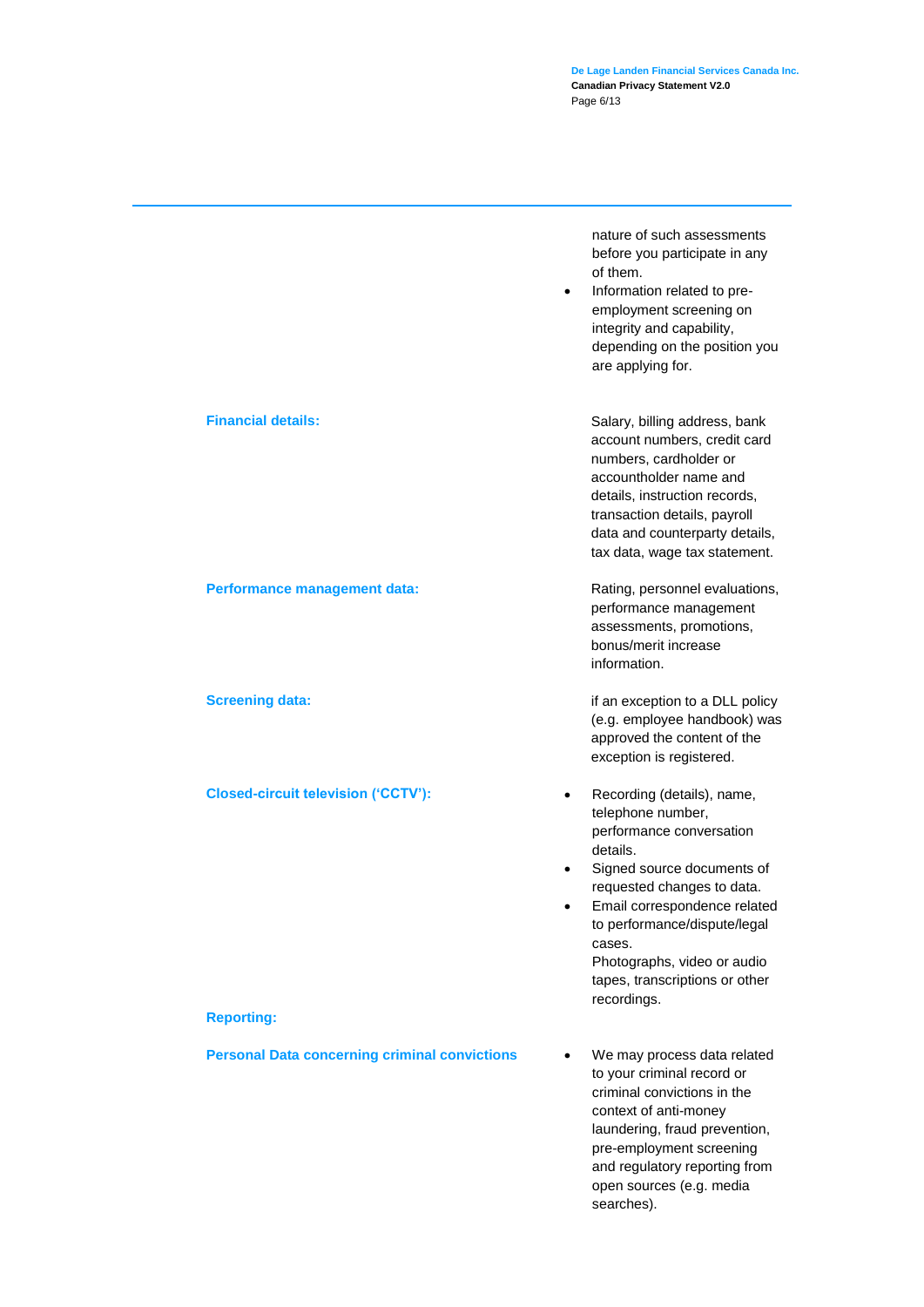**De Lage Landen Financial Services Canada Inc. Canadian Privacy Statement V2.0** Page 7/13

• We consult (directly or via third parties) financial industry incident databases and alert systems in which for example cases of fraud against financial institutions are registered.

**Biometric data** If you have registered your fingerprint in any electronic application operated by us ('App') to quickly access the App, we process your biometric data. This is for access controls only.

- **Nationality Nationality 1 In the context of preventing** terrorism and for tax obligations, we are required to record information about your country of birth.
	- We also might have/take/store your photograph or film you on our CCTV (closed-circuit television).
	- However, we do not register your race or ethnic background as a category, and we do not use race or ethnic background to make decisions.
- **Health It is necessary to register that** you are out ill from work, and in that event, DLL is obliged to make efforts for your reintegration and/or to support you in your recovery, DLL will process information relating to that situation.
	- If you have health problems that must be addressed by the provision of certain facilities in the workplace, this will also involve the processing of Personal Data concerning health. For example, modification of your workspace or the evaluation of whether you are capable of performing certain working activities.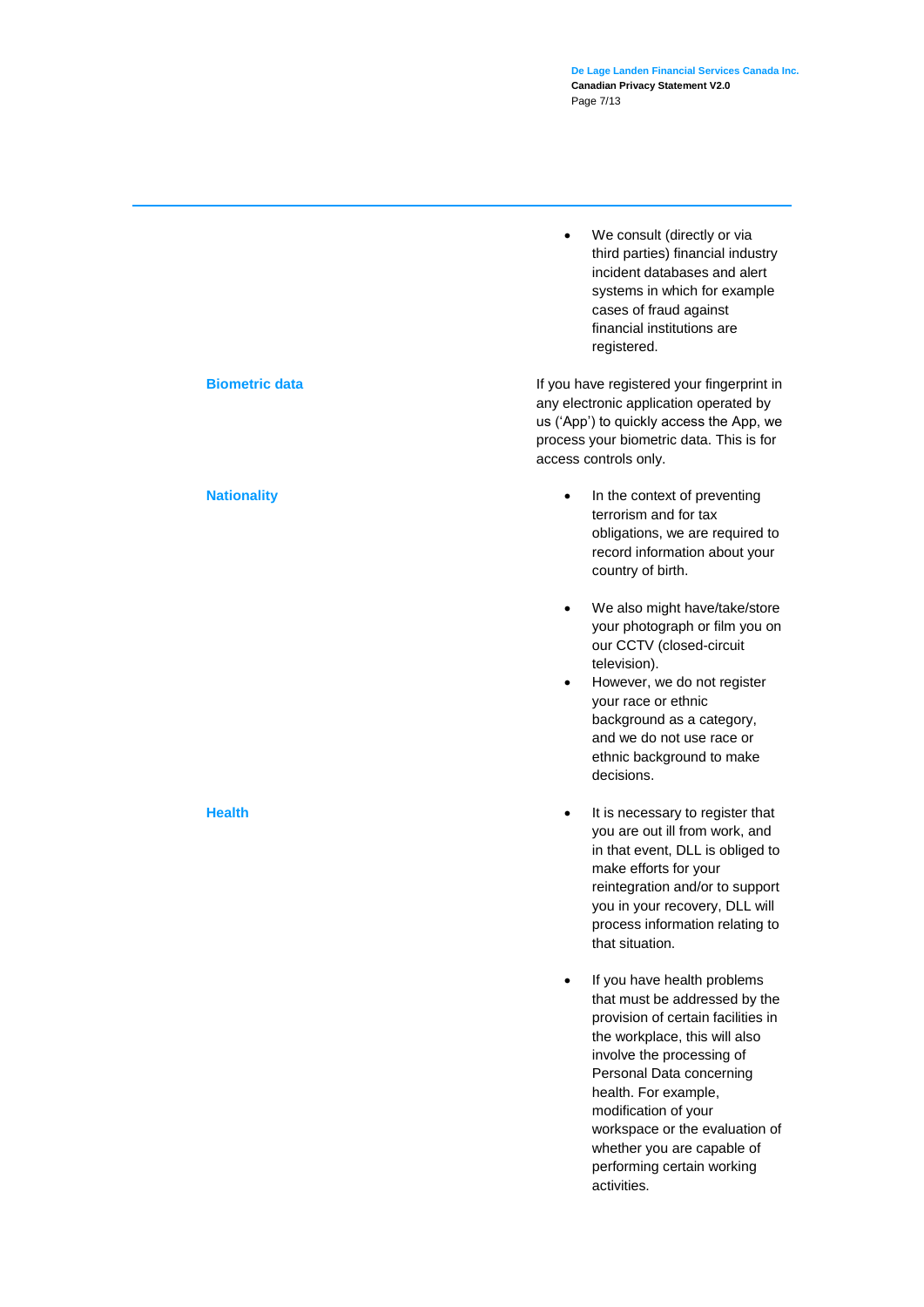**De Lage Landen Financial Services Canada Inc. Canadian Privacy Statement V2.0** Page 8/13

**Religion or philosophy of life** This data may be processed for the purposes of accommodating religious or philosophical practices, dietary wishes, or religious holidays*.* 

### **4 How do we collect your Personal Data?**

We may collect your Personal Data in the following ways:

- If you enter your Personal Data on our website with the request to contact you; when you visit any of our websites or use any features or resources available on or through a website or Member App (for further details, see cookie statement on applicable website, portal or (mobile) app).
- Via email or telephone (if you contact us).
- When you visit a DLL office via our visitor-registration and if in operation via Closed Circuit Television ('CCTV);
- From affiliates within the Rabobank Group
- If you fill out the application form on our 'Working at DLL Group' website.
- If you send us an employment application via other means.
- If you choose to turn on the job alert-function on our 'Working at DLL Group' website.
- By searching suitable candidates by means of platforms such as CV databases and professional networking sites.
- During interviews.
- Through behavioral/cognitive assessments.
- By performing a pre-employment screening on integrity and capability.
- Once you have been selected to work for DLL, we will use your Personal Data that has been collected throughout the recruitment process to enter into a (employment) contract with you. For clarity: This also applies to contractors or consultants from whom we process Personal Data prior to start working with DLL;
- By automated means when people are logged on to DLL's systems or network environment or when using DLL's IT resources;
- When you give your consent to take and use your photographs, video or audio tapes, transcriptions or other recordings for e.g. DLL website or social media;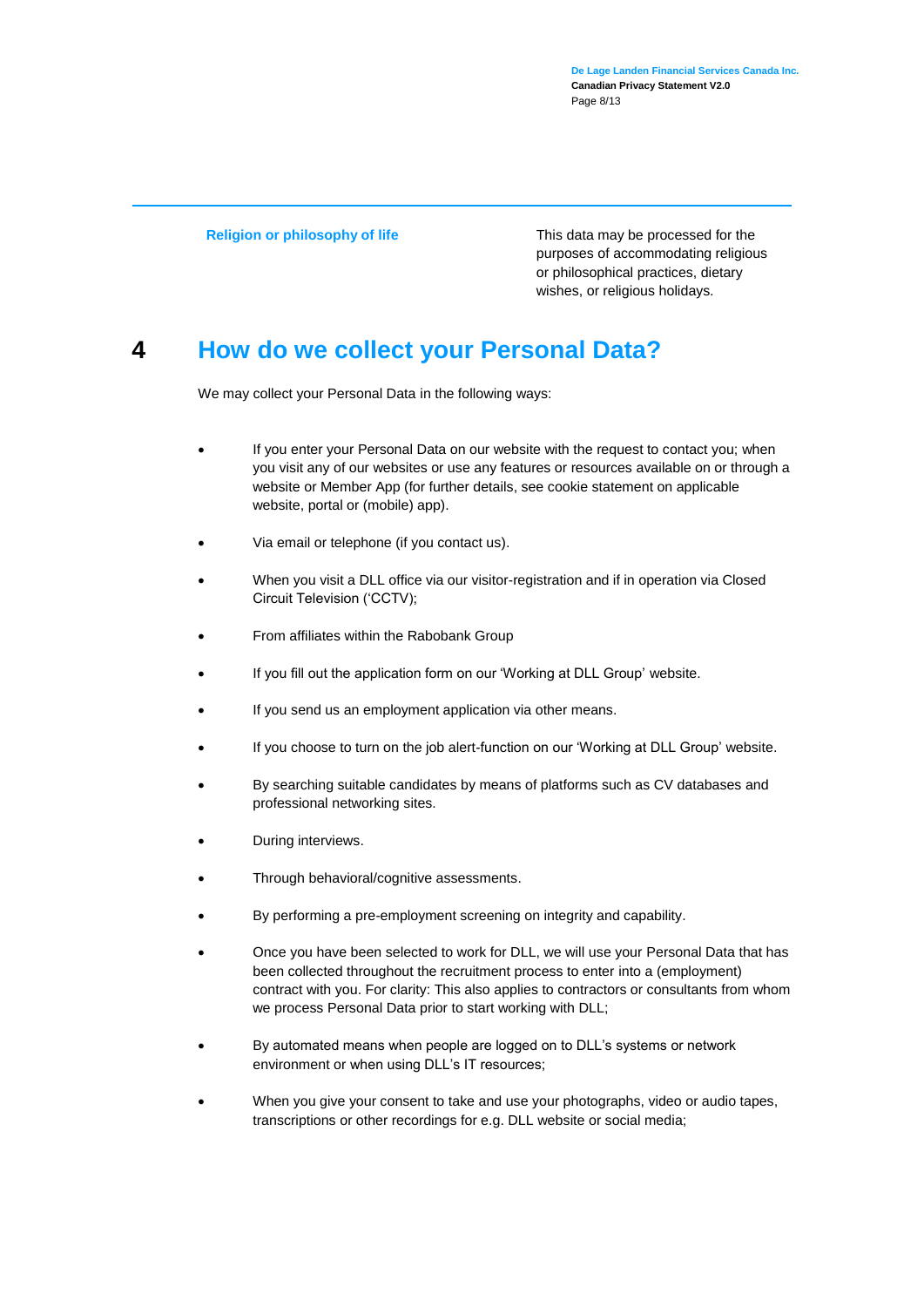### <span id="page-8-0"></span>**5 For which purposes and on what legal basis do we use your Personal Data?**

By law, every use of Personal Data must have a legal basis. This is a justifiable reason to use your Personal Data.

Prior to using any Personal Data, we will define the purpose(s) of the use and will not use Personal Data in a manner which is not compatible with those purposes.

We use your Personal Data for the following purposes:

| <b>Purpose</b>                                                                                  | <b>Explanation</b>                                                                                                                                                                                                                                                                                                                                                                                                                                                                                                                                                                                                                   |
|-------------------------------------------------------------------------------------------------|--------------------------------------------------------------------------------------------------------------------------------------------------------------------------------------------------------------------------------------------------------------------------------------------------------------------------------------------------------------------------------------------------------------------------------------------------------------------------------------------------------------------------------------------------------------------------------------------------------------------------------------|
| To comply with legal obligations.                                                               | We are obliged, based on (both international<br>and local) laws and regulations, to collect,<br>analyze and sometimes transfer your<br>Personal Data to relevant governments or<br>(supervisory) authorities. We must observe<br>laws and regulations to prevent fraud and<br>criminality. Where tax authorities, courts or<br>other appropriately authorized governmental<br>authorities request your Personal Data, we<br>are legally obliged to cooperate with the<br>investigation and for that purpose may need<br>to disclose your Personal Data. Personal<br>Data may also be used in risk models.                            |
| To ensure the security and integrity of<br>you, us, and the financial sector.                   | As a financial institution, we process your<br>Personal Data securely and prevent fraud,<br>money laundering and the financing of<br>terrorism. We consult internal (Group)<br>incident registers and warning systems.<br>Public authorities also provide us with names<br>of individuals, with whom financial institutions<br>must not do business. We continue to<br>consult external and internal referral<br>registers of Rabobank; incidents registers<br>and warning systems and national and<br>international sanctions lists. We will process<br>your Personal Data to secure and manage<br>physical access to our premises. |
| For archiving purposes, scientific or<br>historic research purposes or statistical<br>purposes. | We may process your Personal Data if this is<br>necessary for archiving purposes in the<br>public interest, scientific or historic research<br>purposes or statistical purposes. Where<br>possible, we will anonymize or<br>pseudonymize your Personal Data first.                                                                                                                                                                                                                                                                                                                                                                   |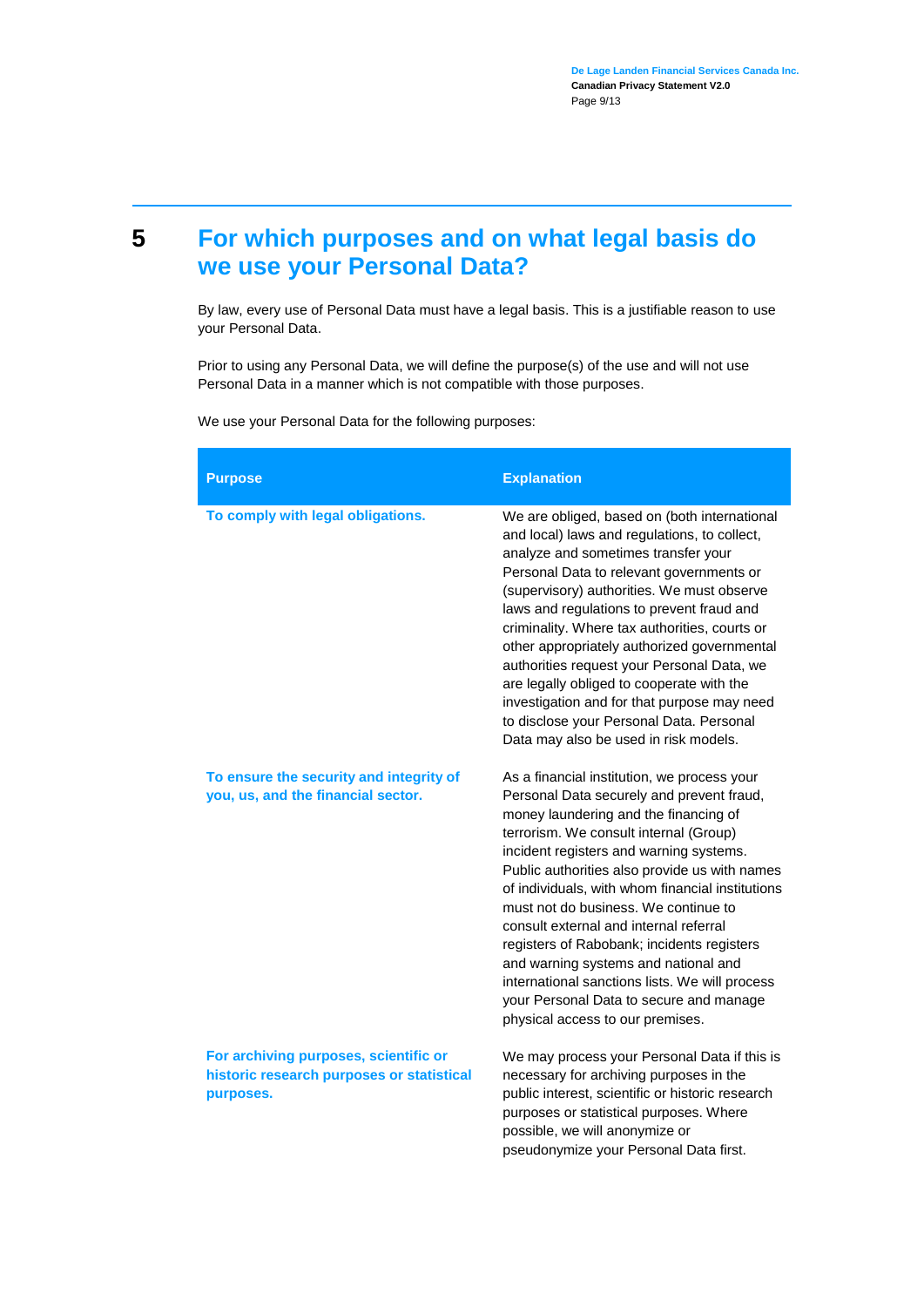#### <span id="page-9-0"></span>**6 How do we handle and secure your Personal Data?**

Only personnel who require access for the purposes as stated in this Privacy Statement will use your Personal Data. All our personnel are bound by a duty of confidentiality.

Generally, we use your Personal Data for the purpose(s) for which these were originally collected. Personal Data may also be used for a corresponding purpose.

For example, you apply for a position that in the end does not suit you, but when we think you are suitable for another/similar position, we might include you in the procedure for the other/similar position.

We are committed to keep your Personal Data secure. To prevent unauthorized access or disclosure, we have taken technical and organizational measures to safeguard and secure your Personal Data. These security measures are aimed at preventing your Personal Data from being used illegitimately or fraudulently. In particular, we use security measures to ensure the confidentiality, integrity, and availability of your Personal Data as well as the resilience of the systems and services that process them and the ability to restore Personal Data in the event of a data breach. Where possible, we aim to secure your Personal Data using pseudonymization or encryption measures. In addition, we test, verify and regularly evaluate the effectiveness of our technical and organizational measures in order to ensure continuous improvement in the security of processing Personal Data.

#### <span id="page-9-1"></span>**7 Do we transfer your Personal Data to third parties and / or to other countries?**

#### **a. Personal Data Within the Group**

We are a wholly owned subsidiary of De Lage Landen International B.V., who is a wholly owned subsidiary of Coöperatieve Rabobank U.A. ("**Rabobank**" and together with its subsidiaries, the ("**Group**").

Your Personal Data may be shared within the Group for legitimate purposes, when those entities comply with the rules of Rabobank described in the Rabobank Privacy Code ("**Privacy Code**"). This Privacy Code describes the requirements that all Group entities worldwide must meet and guarantee an appropriate level of protection of Personal Data and serve as the Binding Corporate Rules of the Group.

#### **b. Outside the Group**

Your Personal Data may also be transferred to third parties outside the Group if we are legally obliged to do so, because we need to identify you before we enter into an agreement with you or because we use a third party for meeting the obligations, we entered into with you. We may also pass on your Personal Data to tax and supervisory authorities or (national) data protection authorities.

We may transfer our agreement with you to another financial institution. Once the agreements have been transferred, the other party will also process your Personal Data. We agree with the other party that it must comply with privacy and data protection laws and regulations.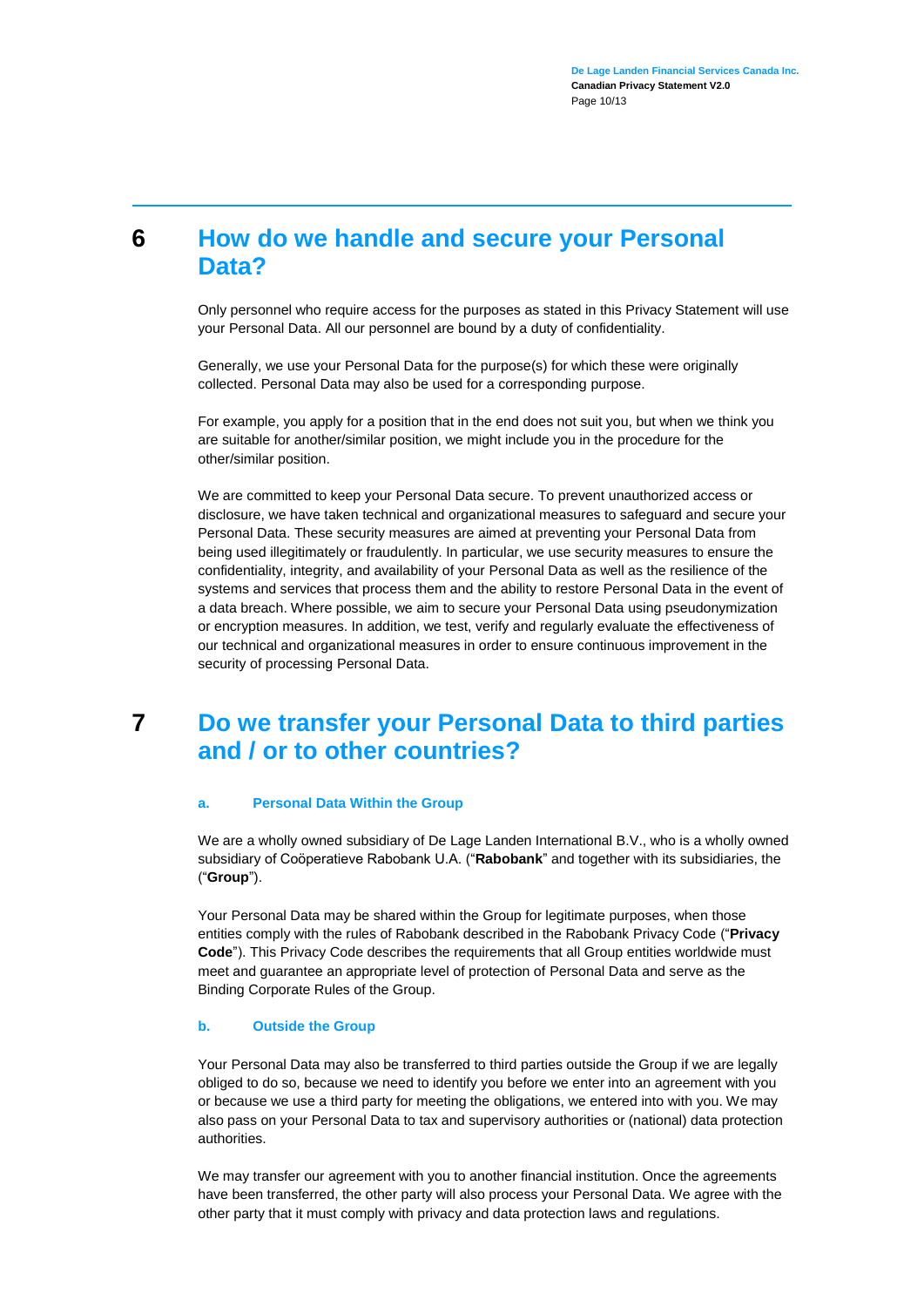Sometimes we engage Partners and third parties for processing Personal Data on our instructions where it is necessary in connection with the purpose for which we collected your Personal Data. For example, when a Partner supports us in providing our services to you or a company that stores data for us.

We could also disclose your Personal Data to any relevant party, claimant, complainant, enquirer, law enforcement agency or court, to the extent necessary for the establishment, exercise or defense of legal rights in accordance with applicable law. Besides that, we could also disclose your Personal Data to any relevant party for the purposes of prevention, investigation, detection or prosecution of criminal offences or the execution of criminal penalties, including safeguarding against and the prevention of threats to public security in accordance with applicable law.

The third parties must first be deemed sufficiently reliable from a privacy and data protection perspective. We only engage third parties if this fits the purposes for which we process your Personal Data. In addition, these third parties can only be involved if they enter into proper contracts with us, have implemented appropriate security measures and guarantee that your Personal Data will remain confidential.

If we transfer your Personal Data to third parties located in a country which is deemed not to provide an adequate level of data protection, we take extra measures to protect your Personal Data.

#### **8 How long do we store your Personal Data?**

<span id="page-10-0"></span>We do not store your Personal Data longer than we need to for the purposes for which we have collected it. We have implemented appropriate technical and organizational measures to ensure that only people that have a right to access your information can access it. In addition, we take applicable law and regulations into account when your Personal Data is stored which means that we can use different storage periods. For example, if the supervisory authority requires us to store certain Personal Data longer or if you have filed a complaint that makes it necessary to keep the underlying Personal Data for a longer period.

We will delete Personal Data at an earlier time if you request us to delete your Personal Data, unless another law prevails. In certain cases, we may use different retention periods. For example, if a supervisory authority requires us to store certain Personal Data longer, if you have filed a complaint that makes it necessary to keep the underlying Personal Data for a longer period, or in specific cases for archiving, legal proceedings, or for historical, scientific research or statistical purposes.

#### **9 Which rights can you exercise?**

<span id="page-10-1"></span>

| <b>Your Right</b>                        | How to exercise your right.                                                                                                                                                                                      |
|------------------------------------------|------------------------------------------------------------------------------------------------------------------------------------------------------------------------------------------------------------------|
| <b>Right to access and rectification</b> | You can ask us to access your Personal<br>Data collected by us. Should you believe that<br>your Personal Data is incorrect or<br>incomplete, then you can ask us to rectify or<br>supplement your Personal Data. |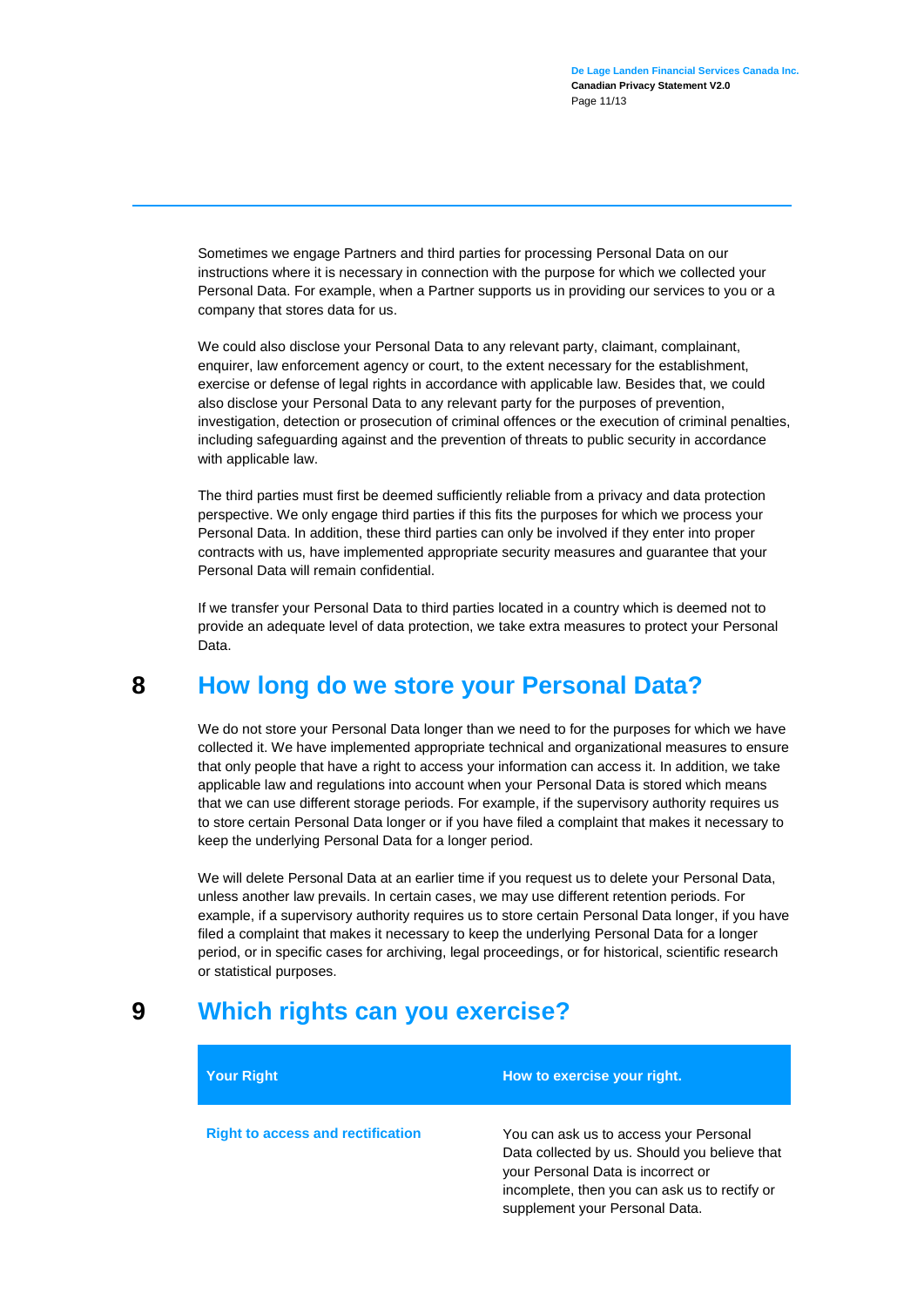| <b>Right to restrict Personal Data</b> | You can ask us to limit the Personal Data<br>used by us. We may refuse a restriction<br>request if we have a lawful reason to<br>continue using the Personal Data (e.g. the<br>exercise of a contract, a legal archiving duty,<br>or the establishment, exercise or defense of<br>legal claims).                                                                                                                                                                                                                                                                                                   |
|----------------------------------------|----------------------------------------------------------------------------------------------------------------------------------------------------------------------------------------------------------------------------------------------------------------------------------------------------------------------------------------------------------------------------------------------------------------------------------------------------------------------------------------------------------------------------------------------------------------------------------------------------|
| <b>Right to data portability</b>       | You have the right to ask us to receive the<br>Personal Data that you provided to us with<br>your consent, in a structured and machine<br>readable format or to transfer your Personal<br>Data to a third party. Should you ask us to<br>transfer Personal Data directly to a third<br>party, then this can only be done if it is<br>technically possible.                                                                                                                                                                                                                                         |
| <b>Right to object</b>                 | You have the right to object if we process<br>your Personal Data, for example if we record<br>telephone conversations. If you object to<br>processing, we will determine whether your<br>Personal Data can indeed no longer be used<br>for those purposes. We can then decide to<br>cease using your Personal Data. We will<br>inform you about our decisions and<br>motivations. You have also the right to<br>request that we stop using your Personal<br>Data for direct marketing purposes. We will<br>then take steps to ensure you are no longer<br>contacted for direct marketing purposes. |
| <b>Right to withdraw consent</b>       | If you have given your consent to us for<br>specific uses of your Personal Data, you can<br>at any time withdraw your consent. From that<br>moment, we are no longer allowed to use<br>your Personal Data.                                                                                                                                                                                                                                                                                                                                                                                         |

Please refer to DLL's Global Privacy Standard and Procedures on Individual Rights for more information on Individual Rights Requests.

### <span id="page-11-0"></span>**10 How to contact us in case of a request, question or complaint?**

For questions related to this Privacy Statement, please contact our local privacy officer or local compliance officer vi[a CanadianPrivacy@DLLgroup.com.](mailto:CanadianPrivacy@DLLgroup.com)

If you would like to exercise any of your rights, please do so by completing this form:

**[Submit a Request or Complaint](https://privacyportal-de.onetrust.com/webform/4c656190-7a88-4118-8ba1-357d94108f4e/e31fb72c-9e1b-491d-b81d-58b50065a86d)**